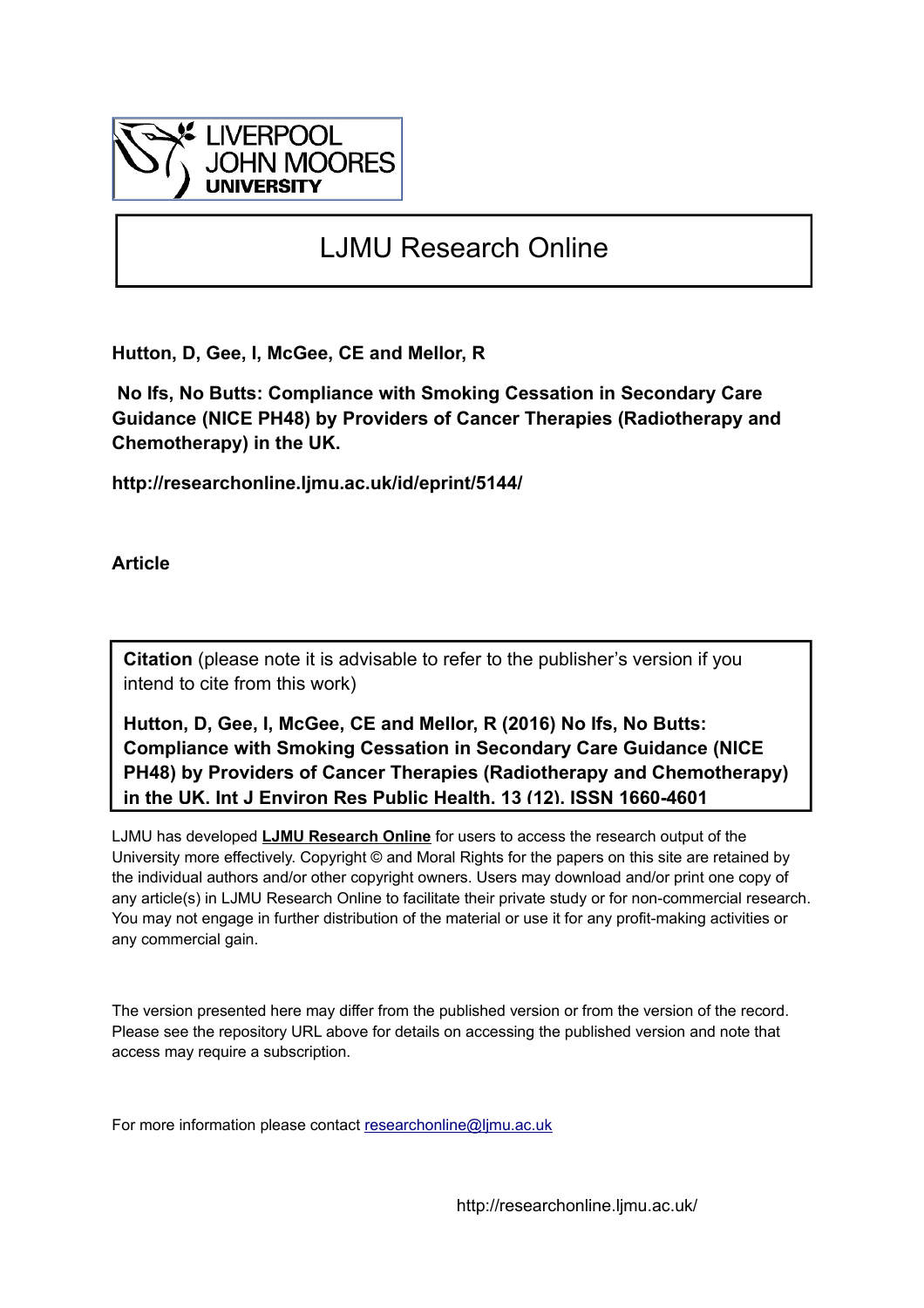

International Journal of *[Environmental Research](http://www.mdpi.com/journal/ijerph) and Public Health*



## *Article* **No Ifs, No Butts: Compliance with Smoking Cessation in Secondary Care Guidance (NICE PH48) by Providers of Cancer Therapies (Radiotherapy and Chemotherapy) in the UK**

## **Daniel Hutton 1,\*, Ivan Gee <sup>2</sup> , Ciara E. McGee <sup>2</sup> and Rebecca Mellor <sup>3</sup>**

- <sup>1</sup> Transforming Cancer Care Project, the Clatterbridge Cancer Centre NHS FT, Wirral CH63 4JY, UK
- <sup>2</sup> Public Health Institute, Liverpool John Moores University, Liverpool L3 2ET, UK; I.L.Gee@ljmu.ac.uk (I.G.); mcgeeciara@yahoo.co.uk (C.E.M.)
- <sup>3</sup> Public Health Wirral Borough Council, Wirral CH62 3QX, UK; rebeccamellor@wirral.gov.uk
- **\*** Correspondence: daniel.hutton@nhs.net

Academic Editor: Frank Doyle

Received: 30 October 2016; Accepted: 9 December 2016; Published: 15 December 2016

**Abstract: Background**: Legislation preventing smoking in public places was introduced in England in July 2007. Since then, smoke-free policies have been extended to the majority of hospitals including those providing cancer therapies. Whilst studies have been conducted on the impact and effectiveness of hospital smoke-free policy in the UK and other countries, there have not been any studies with a focus on cancer care providers. Cancer patients are a priority group for smoking cessation and support and this study aimed to examine implementation of the National Institute Clinical Excellence (NICE) guidance (PH48) in acute cancer care trusts in the UK. **Methods**: Participants were recruited from UK radiotherapy and chemotherapy departments (total 80 sites, 65 organisations) and asked to complete a 15 min online questionnaire exploring the implementation of NICE guidance at their hospital site. **Results:** Considerable variability in implementation of the NICE guidance was observed. A total of 79.1% trusts were smoke-free in theory; however, only 18.6% were described as smoke-free in practice. Areas of improvement were identified in information and support for patients and staff including in Nicotine Replacement Therapy (NRT) provision, staff training and clarity on e-cigarette policies. **Conclusions:** While some trusts have effective smoke-free policies and provide valuable cessation support services for patients, improvements are required to ensure that all sites fully adopt the NICE guidance.

**Keywords:** smoking cessation; tobacco control; cancer care; NICE guidance

## **1. Introduction**

Cigarette smoking remains a significant public health challenge. While rates of smoking have continued to decline over the past decades, around 20 percent of adults in England still smoke [\[1\]](#page-9-0). The smoking prevalence in the population of cancer patients rises to 31%, with 51% being ex-smokers [\[2\]](#page-9-1). Smoking is a significant aetiological factor in the development of a number of chronic illnesses including a range of cancers [\[3\]](#page-9-2). Cigarette smoking (both active smoking and second-hand tobacco smoke) causes almost a fifth (19%) of all cancer cases in the UK [\[4\]](#page-9-3), with one in four cancer deaths attributable to cigarette smoking [\[5\]](#page-9-4). The Five Year Forward View [\[6\]](#page-9-5) states that the sustainability of the National Health Service (NHS) now requires "a radical upgrade in prevention and public health". The Achieving world class cancer outcomes [\[7\]](#page-9-6) document echoes this sentiment, advocating the importance of secondary prevention in the oncology setting. The biggest avoidable risk factor associated with the development of a malignancy is smoking [\[8\]](#page-9-7), consequently smoking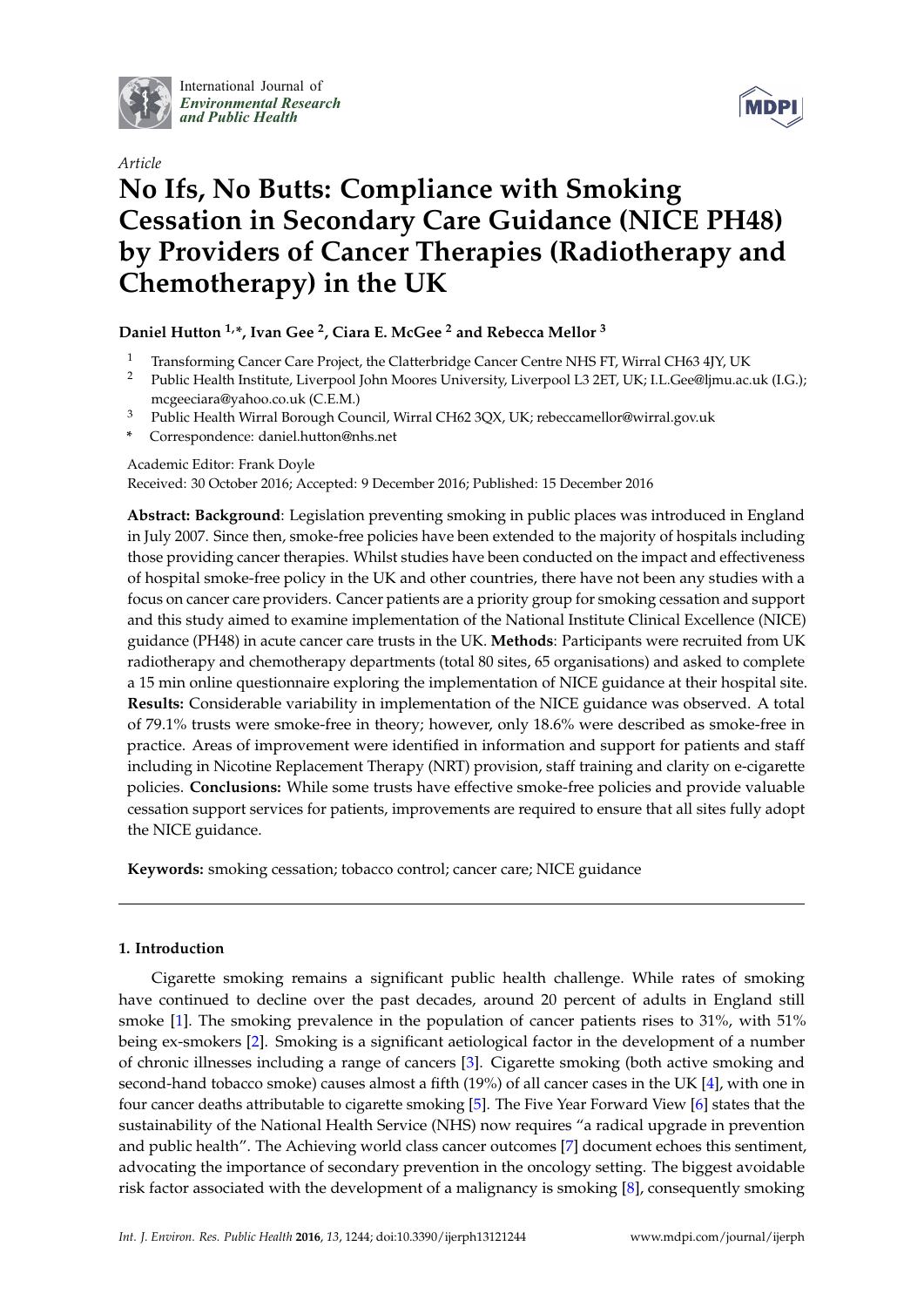cessation services play a key part. These services are both effective and cost efficient [\[9](#page-9-8)[,10\]](#page-9-9), and should form a routine element of health care provision [\[11\]](#page-9-10).

Legislation prohibiting smoking in the workplace and enclosed public places was introduced in England in July 2007 as a consequence of the Health Act 2006 [\[12\]](#page-9-11). Since the implementation of smoke-free legislation, many NHS secondary care settings adopted smoke-free policies for enclosed areas and grounds [\[13\]](#page-9-12). This stance was further supported in 2011 by the Government Public Health White Paper Healthy Lives, Healthy People [\[14\]](#page-9-13), which promotes smoking cessation through secondary care providers to reduce the burden of disease attributable to cigarette smoking. Previous studies have shown the implementation of smoke-free policies in both acute and mental health hospital settings is achievable [\[13](#page-9-12)[,15\]](#page-9-14) with potentially beneficial impacts on aspects such as exposure to environmental tobacco smoke [\[13\]](#page-9-12). Nevertheless, there have been reported problems with the engagement, compliance, and enforcement of smoke-free policies in hospital settings [\[16](#page-9-15)[,17\]](#page-9-16). Therefore, in 2013, the National Institute for Clinical Excellence (NICE) published new guidance (PH48) to support smoking cessation, temporary abstinence from smoking, and smoke-free policies in all secondary care settings [\[18\]](#page-10-0).

Secondary care settings can serve as an important platform to deliver smoking cessation advice [\[19\]](#page-10-1). Health care professionals such as therapeutic radiographers, allied health professionals and nurses can be important role models to promote smoke-free norms and behaviours to support the survivorship agenda in the oncology arena [\[20\]](#page-10-2). For over 10 years, NICE has recommended that health professionals actively identify smokers and refer them to appropriate support services [\[21\]](#page-10-3). Evidence supports the health professional's role as a smoking cessation practitioner, as a prompt from a health professional is the second most common reason for a quit attempt [\[22\]](#page-10-4). Studies show that between 50% and 83% of cancer patients who smoke continue to do so during their treatment and beyond [\[23](#page-10-5)[–25\]](#page-10-6). A recently published systematic literature review [\[26\]](#page-10-7) highlights the significant benefit of patients stopping or abstaining from smoking during periods of treatment such as chemotherapy and radiotherapy. Stopping smoking, or even abstaining during treatments, can reduce acute treatment related effects [\[27\]](#page-10-8), improve effectiveness of treatment [\[28\]](#page-10-9) and reduce the probability of a second primary cancer [\[29\]](#page-10-10) and disease recurrence [\[30\]](#page-10-11). Targeted cessation efforts during cancer treatments are thus integral to reduce acute sequelae and increase the effectiveness of treatment. Therefore, the aim of the present study is to explore UK Radiotherapy and Chemotherapy departments' compliance with NICE Smoking Cessation Guidance (PH48) [\[18\]](#page-10-0).

#### **2. Materials and Methods**

#### *2.1. Participants and Procedures*

In 2015, a cross-sectional study was conducted to explore compliance with the NICE Smoking Cessation Guidance (PH48) [\[18\]](#page-10-0) across all UK radiotherapy and chemotherapy departments (Total 80 sites, 65 organisations). Participants were recruited for the study using email invitations sent to all department managers via the Society and College of Radiographer's mailing list. The email directed managers to the study, and targeted email invitations to forward to appropriate colleagues with a working knowledge of the smoke-free policy within their department. This study was conducted as an audit and the UK Research Ethics Committee deemed full ethical approval to be unnecessary. The questionnaire was completed using a web-based survey [\(www.surveymonkey.com\)](www.surveymonkey.com). The online survey was designed to take no longer than 15 min to complete. Completed surveys were submitted by each participant, and responses immediately transmitted to a secure electronic database for subsequent analysis.

#### *2.2. Measures*

A questionnaire using both open-ended and closed-ended questions was constructed for the purpose of this study. Using open-ended questionnaire items added richness and depth to quantitative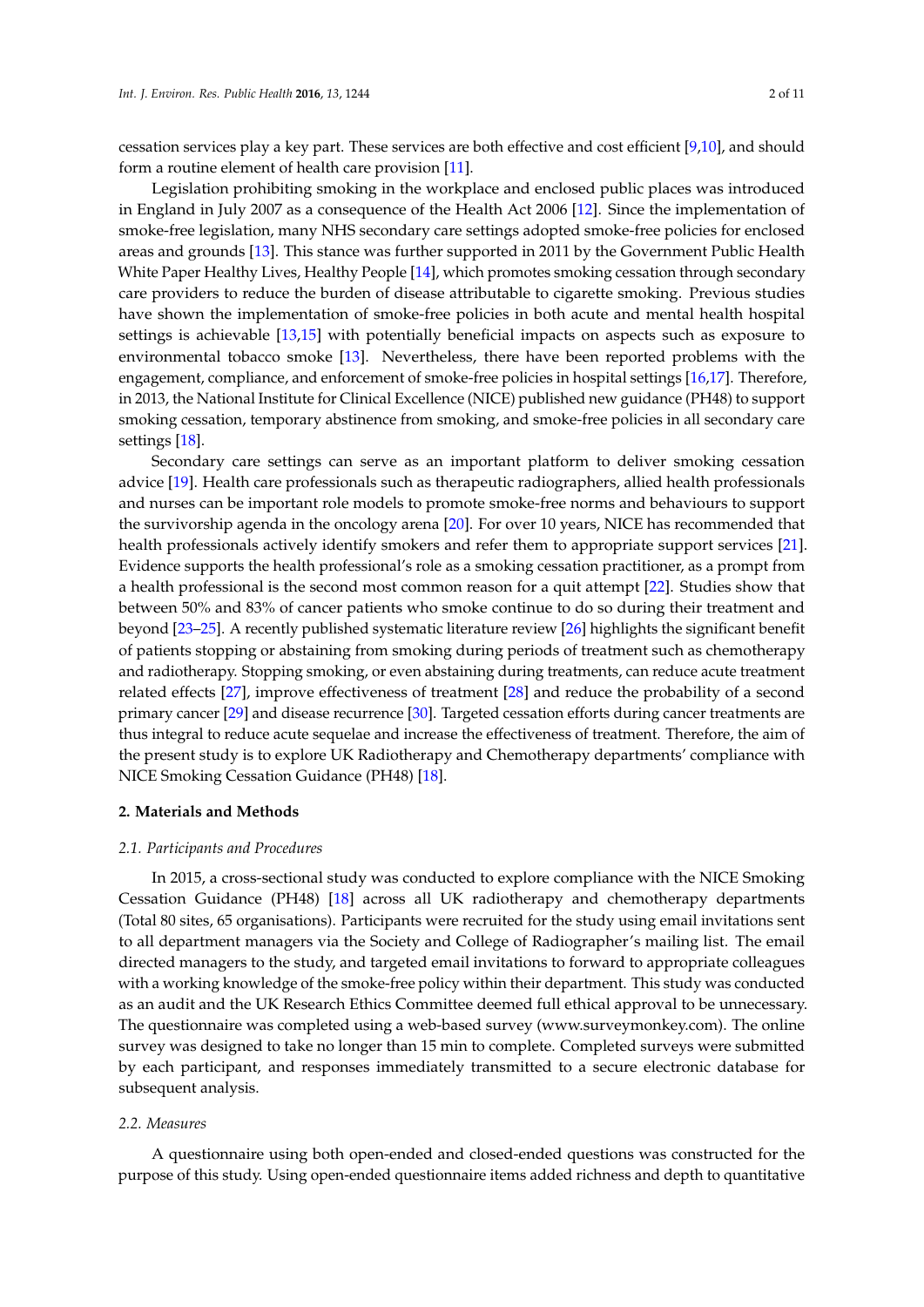data collated. Questionnaire items were developed in consultation with the research team following a thorough review of the NICE Guidance (PH48) [\[18\]](#page-10-0).

The draft questionnaire was piloted with five respondents internally at the author's trust. This allowed valuable information to be gained such as average time for completion (15 min), if the questionnaire was fully understood and if it delivered useable data. The questionnaire was reviewed in light of the pilot, and no significant amendments or changes were deemed necessary.

## *2.3. Analyses*

The frequency of response for each question was determined and tabulated in Microsoft Excel. Systematic data analysis consisted of examining the free text responses, then categorising, tabulating and recombining the data into themes.

## **3. Results**

#### *3.1. Smoke-Free Policy*

Of the 43 NHS hospital trusts (66% participation rate) that participated in the research study, the majority (79.1%) were smoke-free in theory. Smoke-free in theory refers to a situation where a smoke-free policy is in place, although it is not adhered to. However, a relatively small proportion were described as being smoke-free in practice (18.6%), and one hospital had no imminent plans to become smoke-free (2.3%) (Table [1\)](#page-3-0). All but one oncology department in each participating hospital currently has a smoke-free policy in place, with over half (52.4%) reporting that the policy is enforced.

<span id="page-3-0"></span>

| <b>Item</b>                                                                                                                                                         | Responses % (Number)                     |                                   |                                 |  |  |
|---------------------------------------------------------------------------------------------------------------------------------------------------------------------|------------------------------------------|-----------------------------------|---------------------------------|--|--|
| Is your hospital site smoke-free?                                                                                                                                   | No and currently no plans<br>$2.3\%$ (1) | Yes in theory<br>79.1% (34)       | Yes in practice<br>$18.6\%$ (8) |  |  |
|                                                                                                                                                                     | No                                       | Yes                               |                                 |  |  |
| Is this policy enforced?                                                                                                                                            | $47.6\%$ (20)                            | $52.4\%$ (22)                     |                                 |  |  |
| Are e-cigarettes covered in your Trust's<br>smoking policy?                                                                                                         | $39.5\%$ (15)                            | $60.5\%$ (23)                     |                                 |  |  |
| Is the patient's smoking status revisited<br>periodically during active treatment?                                                                                  | $68.4\%$ (26)                            | $31.6\%$ (12)                     |                                 |  |  |
| Are patients informed of the potential for<br>increased acute side effects relating to<br>smoking whilst undergoing cancer therapies?                               | $2.7\%$ (1)                              | $97.3\%$ (36)                     |                                 |  |  |
| Are patients informed of the reduced<br>effectiveness of cancer therapies if they<br>smoke during treatment?                                                        | $13.5\%$ (5)                             | $86.5\%$ (32)                     |                                 |  |  |
| Are patients advised/encouraged to abstain<br>from smoking for a period of time prior to<br>and after a radiotherapy fraction or<br>administration of chemotherapy? | $67.6\%$ (25)                            | $32.4\%$ (12)                     |                                 |  |  |
| What training is provided to front-line staff in                                                                                                                    | None                                     | <b>Brief Intervention Trainng</b> |                                 |  |  |
| smoking cessation services?                                                                                                                                         | $48.1\%$ (13)                            | $51.9\%$ (14)                     |                                 |  |  |

**Table 1.** Implementation of key National Institute Clinical Excellence (NICE) Guidance.

Participants noted a number of enablers to achieving the smoke-free policy in practice, including having designated tobacco control staff, displaying smoke-free signage and electronic messages, and designated smoking areas, and offering smoking cessation support and disciplinary action for staff breaches (see Table [2\)](#page-4-0). Several barriers in achieving the smoke-free policy in theory were also noted and included the lack of policy enforcement. Staff also reported concerns about the repercussions of enforcing the policy among patients and visitors, and patients' choice to smoke (see Table [3\)](#page-4-1).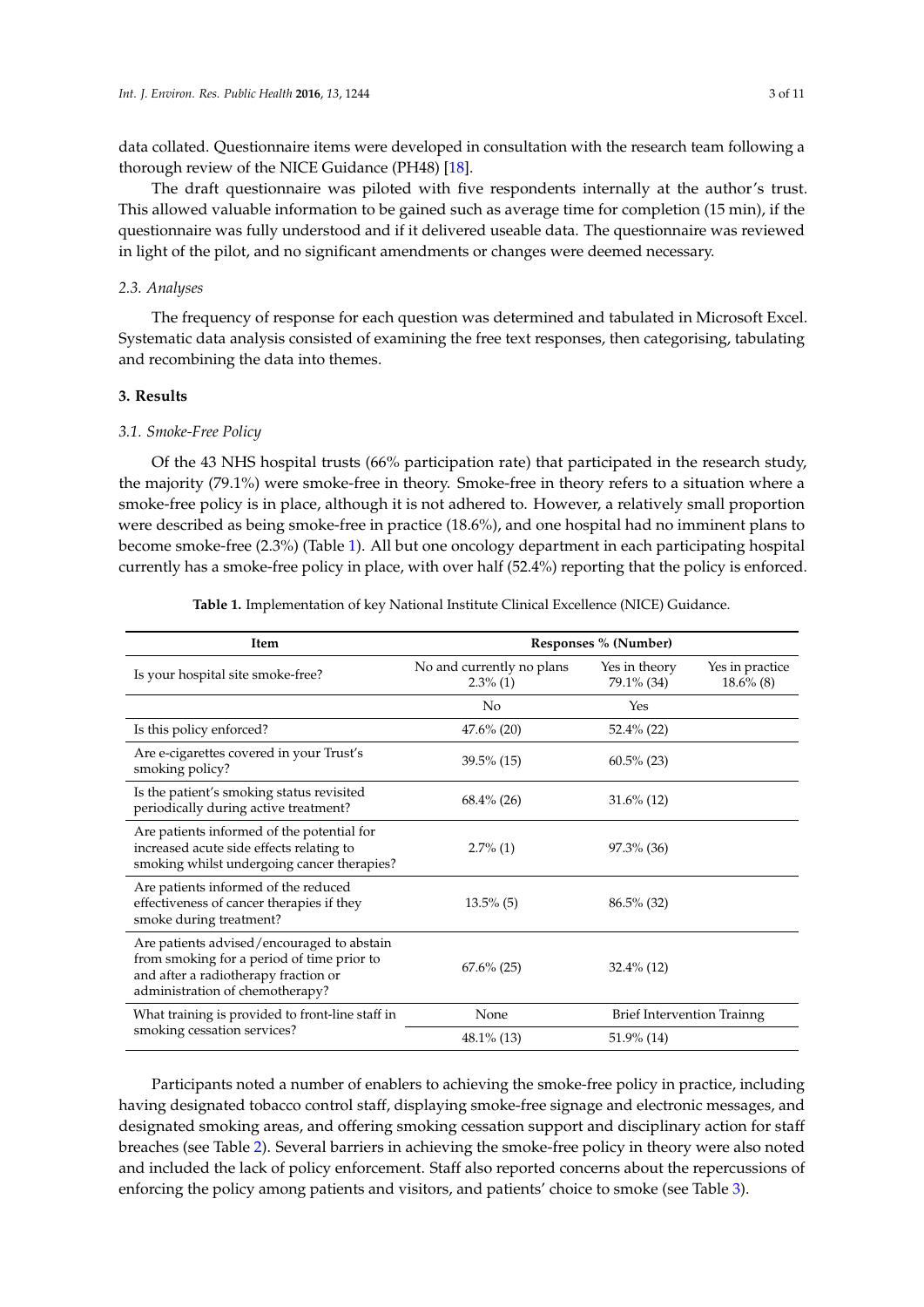Participants were also asked if electronic cigarettes were included in their hospital's smoke-free policy. Of those who responded, 60.5% reported that they were and that their use was prohibited. Only one policy made any distinction between conventional cigarettes and electronic devices. Operationally, two departments allowed e-cigarettes to be used within the hospital if "used discreetly". A further two trusts allowed e-cigarettes to be used outside, on hospital grounds. The reservation around the use of e-cigarettes included; the fire risk related to the device and chargers; unlicensed product with limited information admission that "policy has not caught up with e-cigarettes yet".

<span id="page-4-0"></span>

| Theme                                                           | Ouotes                                                                                                                                                                                                                                                                                                                                                                                                                           |  |  |
|-----------------------------------------------------------------|----------------------------------------------------------------------------------------------------------------------------------------------------------------------------------------------------------------------------------------------------------------------------------------------------------------------------------------------------------------------------------------------------------------------------------|--|--|
| Designated tobacco control staff and<br>supportive senior staff | "Designated tobacco control lead with responsibility for policy and compliance.<br>One full-time and four part-time advisors (charity funded). Supportive chief executive<br>and senior managers."<br>"Dedicated staff with specialist remit to promote the anti-smoking policy."                                                                                                                                                |  |  |
| Smoke-free signage and electronic messages                      | "Large signage at all entrances to the campus and throughout the campus.<br>Large posters at doorways with dark red crosshatched areas to highlight non-smoking<br>messages. Electronic messages relayed (smoke activated) at entrance buildings asking<br>people to extinguish cigarettes."<br>"Signage, automatic announcements at entrances and areas where smokers would<br>gather to announce that the site is smoke-free." |  |  |
| Designated smoker areas                                         | "Three smoking shelters are provided for those who have to smoke and that is the only<br>place smoking is allowed by patients and visitors."                                                                                                                                                                                                                                                                                     |  |  |
| Smoking cessation support                                       | "Smoking cessation services are widely advertised."<br>"Smoking cessation clinic and support on site."<br>"Encouragement for anyone not to smoke, patients given patches, media involvement."                                                                                                                                                                                                                                    |  |  |
| Disciplinary action for staff breaches                          | "Disciplinary action for staff, patrols for people moving on."<br>"Policies to discipline smoking staff in uniform on site."                                                                                                                                                                                                                                                                                                     |  |  |

**Table 2.** Enablers to achieve the smoke-free policy in practice.

#### **Table 3.** Barriers to achieving the smoke-free policy.

<span id="page-4-1"></span>

| Theme                                 | <b>Ouotes</b>                                                                                                                                                                                                                                                                                                                                                                                                                                                                                                                                                                                                                                                                                                                                                                                                                                                                               |
|---------------------------------------|---------------------------------------------------------------------------------------------------------------------------------------------------------------------------------------------------------------------------------------------------------------------------------------------------------------------------------------------------------------------------------------------------------------------------------------------------------------------------------------------------------------------------------------------------------------------------------------------------------------------------------------------------------------------------------------------------------------------------------------------------------------------------------------------------------------------------------------------------------------------------------------------|
| Policy not enforced                   | "Patients and visitors disregard signs and no one stops them from smoking."<br>"There is an on-going tolerance/turning a blind eye to smokers standing outside<br>buildings on-site."<br>"They (visitors) still sit on the benches outside smoking, even though they have no<br>smoking signs on them! Essentially you can't enforce a non-smoking area outside."<br>"It was enforced when it was first brought in."<br>"In theory all staff are asked to challenge smokers. In practice this doesn't happen."<br>"They started as totally smoke-free, but had to install smoking shelters away from the<br>main entrance, as visitors were just ignoring it anyway."                                                                                                                                                                                                                       |
| Staff concerns about enforcing policy | "Patients and visitors can become abusive if challenged."<br>"Staff cautious about challenging smokers in case of verbal abuse."<br>"It was driving the smokers to find somewhere to smoke covertly which became a<br>greater risk."                                                                                                                                                                                                                                                                                                                                                                                                                                                                                                                                                                                                                                                        |
| Policy breaches                       | "Ambulance/visiting health care staff smoking in uniform and undermining the policy."<br>"Patients and visitors smoking outside the main entrance was a challenge for a number<br>of trusts. A couple of trusts erected or re-erected "smoking" shelters as a pragmatic<br>approach, despite it being contrary to NICE guidance—although this did not always<br>have the desired effect."<br>"The Trust had to relent and put up a smoking shelter for (patients and visitors),<br>however, they rarely use it and still choose to smoke outside the main entrance.<br>The smoking shelter is just across the road from the main entrance!"<br>"Smokers disregard all enablers, it is impossible to enforce if people continue to believe<br>that they can smoke outside. There are very few episodes where people smoke within<br>the hospital but the grounds are much harder to police." |
| Smoke-free signage                    | "Not having large signage—we only have small signs and A4 posters on sandwich<br>boards."                                                                                                                                                                                                                                                                                                                                                                                                                                                                                                                                                                                                                                                                                                                                                                                                   |
| Patient choice                        | "Patients choice staff are not prepared to challenge people as they are leaving work."<br>"Patients still wish to smoke Freedom of individual."                                                                                                                                                                                                                                                                                                                                                                                                                                                                                                                                                                                                                                                                                                                                             |

Less than a third (32.5%) reported to "always" provide written and/or verbal information and advice about their smoke-free policy to patients (Table [4\)](#page-5-0). Almost all hospitals (97.7%) reported that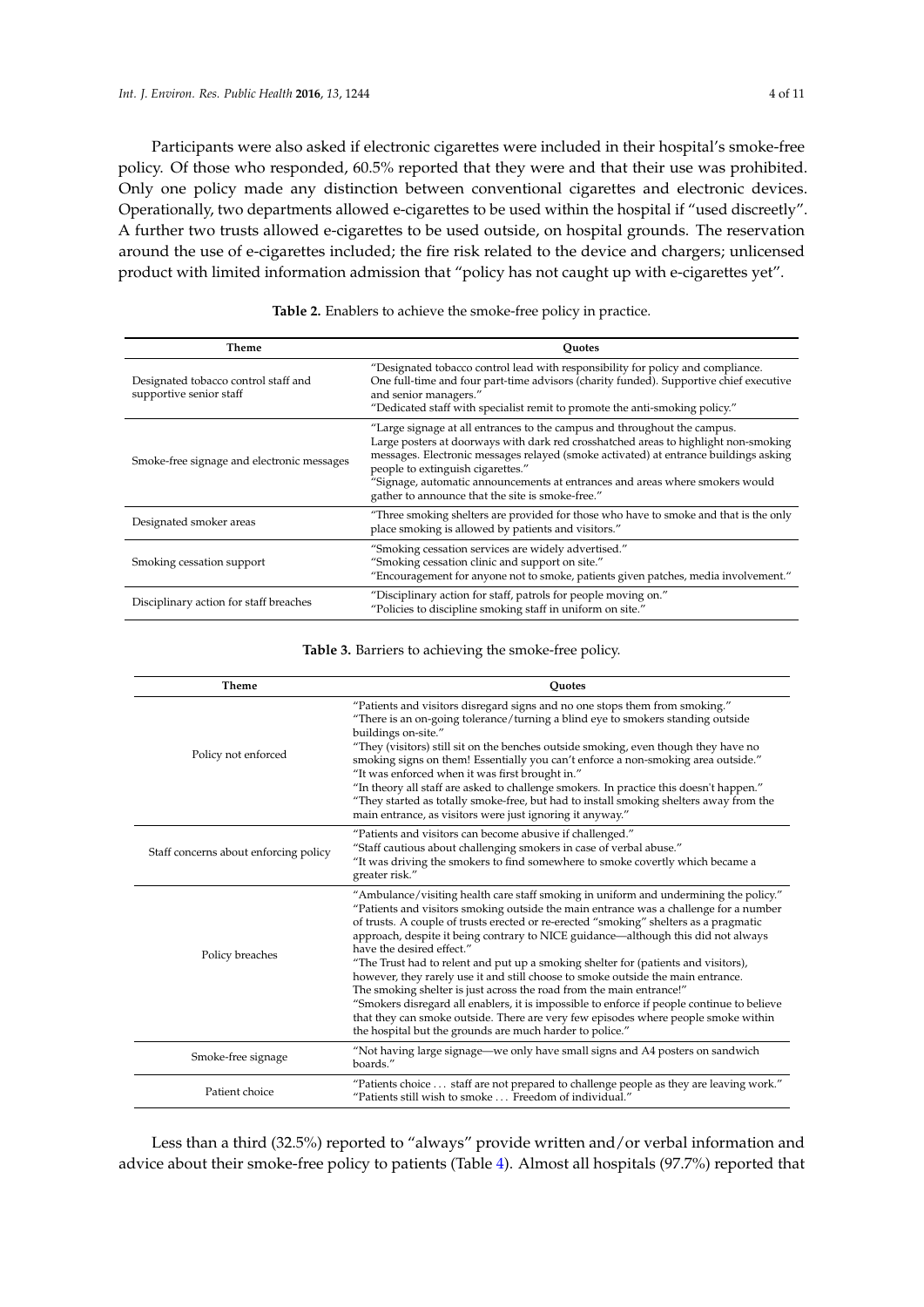display posters and/or signage are used to convey smoke-free messages, with nearly a third (32.6%) using staff patrol and/or recorded messages at key locations within the hospital.

<span id="page-5-0"></span>

| Item                                                                                                                                                                            | n  | Never   | Rarely   | <b>Sometimes</b> | Often    | Always |
|---------------------------------------------------------------------------------------------------------------------------------------------------------------------------------|----|---------|----------|------------------|----------|--------|
| Patients are provided with written and/or verbal<br>information and advice about the smoke-free policy                                                                          | 40 | 22.5%   | 10.0%    | 17.5%            | 17.5%    | 32.5%  |
| Information is provided about the different types of<br>smoking cessation pharmacotherapies and types of<br>behavioural support available                                       | 31 | 6.5%    | 12.9%    | $45.2\%$         | $19.4\%$ | 16.1%  |
| The use of licensed nicotine-containing products for<br>anyone who does not want to stop smoking<br>completely is encouraged                                                    | 28 | $7.1\%$ | 14.3%    | $50.0\%$         | 21.4%    | 7.1%   |
| Licensed nicotine-containing products are offered to<br>all patients who smoke as appropriate                                                                                   | 26 | 15.4%   | 19.2%    | 30.8%            | 23.1%    | 11.5%  |
| People who do not want to stop smoking<br>completely are encouraged to use licensed<br>nicotine-containing products to help reduce<br>cravings to smoke during cancer therapies | 23 | 13.0%   | $17.4\%$ | $26.1\%$         | 39.1%    | 4.3%   |

**Table 4.** Communication of the smoke-free policy and cessation support available for patients.

## *3.2. Information and Support for Patients*

Participants were asked when the patient's smoking status is investigated and whether it is revisited periodically during active treatment. All participants who responded (*n* = 30) reported that patients' smoking status is recorded at the initial consultation phase. Of those who responded  $(n = 38)$ , less than a third  $(31.6%)$  reported that they revisit their patient's smoking status during active treatment. Participants were also asked if they inform patients about the acute side effects associated with smoking whilst undergoing cancer therapies. Of those who responded (*n* = 37), the vast majority (97.3%) reported that they do inform patients about the side effects of smoking during cancer treatment. Moreover, nearly nine in ten (86.5%) stated that they warn patients about the reduced effectiveness of cancer treatments if they continue to smoke during treatment but less than a third (32.4%) advise/or encourage patients to abstain from smoking for a period of time prior to and after cancer treatments (Table [1\)](#page-3-0).

## *3.3. Provision of Smoking Cessation Support Including Pharmacotherapies*

Participants were asked about the type of smoking cessation support available to patients within their Trust. Of those who responded  $(n = 30)$ , pharmacologic intervention  $(36.7%)$  was the most frequent support available for patients, followed by individual (26.7%) and group (10.0%) behavioural support, with some providing "other" (20.0%) support and some offering no support (6.7%) to patients. Participants were asked whether patients are provided with information about the different types of smoking cessation pharmacotherapies and behavioural support available (Table [4\)](#page-5-0). Pharmacotherapies are therapies employing pharmaceutical drugs, as distinguished from therapy using radiation (radiation therapy), cytotoxic agents (chemotherapy) or movement (physical therapy). Of those who responded  $(n = 31)$ , a small proportion  $(16.1%)$  stated that they "always" provide patients with information about the types of smoking cessation support available. Similarly, only a small proportion (11.5%) reported that they "always" offer nicotine-containing products to patients who smoke and/or "always" (7.1%) encourage the use of licensed nicotine-containing products for anyone who does not want to completely quit smoking (Table [4\)](#page-5-0). Smoking cessation advice was most often provided by a nurse or Clinical Nurse Specialist (CNS), followed by medics and the therapeutic radiographer.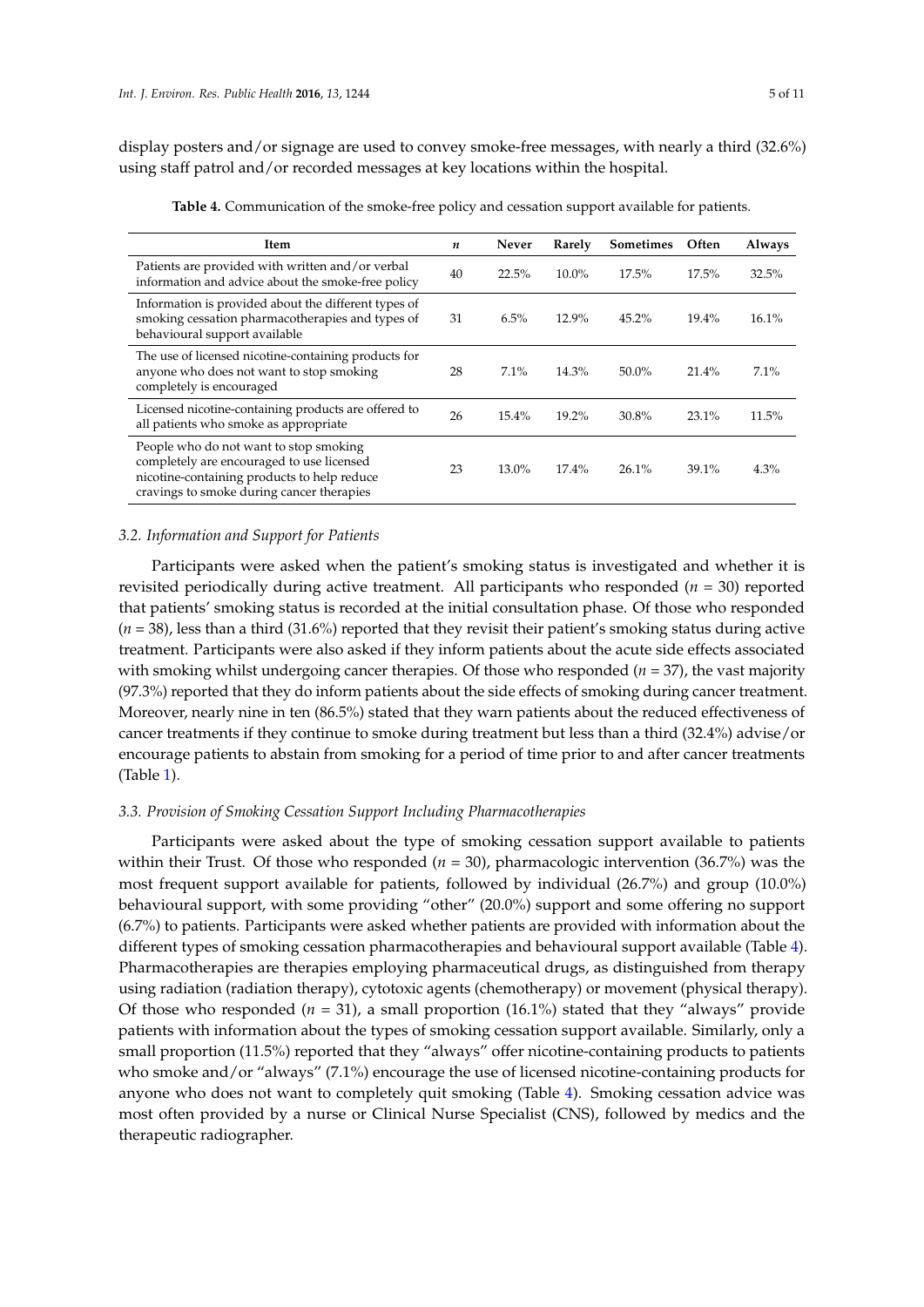## *3.4. Referral Systems for Smoking Cessation Support*

Participants were asked how much they agreed or disagreed with the statement "systems are in place for recording and maintaining records of patients smoking status", using a five-point scale from strongly agree to strongly disagree. Of those who responded (*n* = 29), just over a quarter (27.6%) agreed (including agree/strongly agree) that systems are in place to record and monitor patient smoking status.

Participants were also asked who provides patients with the first advice regarding stopping or reducing smoking. Of those who responded (*n* = 27), the majority stated that the medics (70.4%) are the first to give patients advice about smoking cessation followed by the CNS Nurse (11.1%) and the therapeutic radiographer (3.7), whilst others (14.8%) were unsure of who provided this advice to patients.

#### *3.5. Training for Staff in Smoking Cessation*

Participants were asked about the type of training provided to front-line staff in smoking cessation services. Of those who responded  $(n = 27)$ , only just over half (51.9%) reported that front-line staff receive very brief intervention advice/or advice level 1. The remainder (48.1%) received no training in smoking cessation (Table [1\)](#page-3-0).

#### *3.6. Provision of Smoking Cessation Support for Employees*

Participants were asked whether employee smoking cessation is included in their Trust's policy and whether cessation support is available for staff who wish to quit smoking. Of those who responded (*n* = 27), the vast majority (85.2%) reported that employee smoking cessation is included in their hospital trust's policy, with some respondents (*n* = 15) reporting that their Trust provides brief intervention support (including opportunistic advice, self-help materials, and or referral for more intensive support) to support employee smoking cessation.

## **4. Discussion**

This study explored compliance with the NICE Smoking Cessation Guidance (PH48) [\[18\]](#page-10-0) in Radiotherapy and Chemotherapy departments across the UK. Findings from this audit showed that whilst each oncology department had a smoke-free policy, just over half (52.4%) complied with the policy in practice. Although the majority of participants had reported to provide patients with information about the acute side effects of smoking during cancer treatments, less than a third (32.4%) advise patients to quit/abstain from smoking during cancer treatments. In addition, only a small proportion of participants offer nicotine-containing products to patients who smoke during treatment. Furthermore, respondents indicated specific concerns relating to the implementation of the smoke-free policy in oncology departments, especially with regard to policy enforcement, safety issues, and patient smoking norms.

It is clear from this audit that practice relating to smoking cessation support varied significantly from policy, with just over half (52.4%) complying with their policy. Deviation from policy is unlikely to be allowed in other areas of health care, such as standard operational procedures or infection control policies, and should not be accepted for smoking cessation. The discord between policy and practice reduces the overall effectiveness of any intervention. Additionally, it appears that policies do not reflect best practice, indicated by the evidence base and information detailed in the NICE guidance.

The main areas showing deviation from policy include smoking shelters, distinction between patients having treatment for radical or palliative intent, and facilitating non-ambulatory patients to smoke.

It is essential that when policies are developed and reviewed that the practical application is considered. Policies must be workable and sustainable with roles and responsibilities clearly stated. The policy requires buy-in from the individuals and teams expected to adhere to and deliver the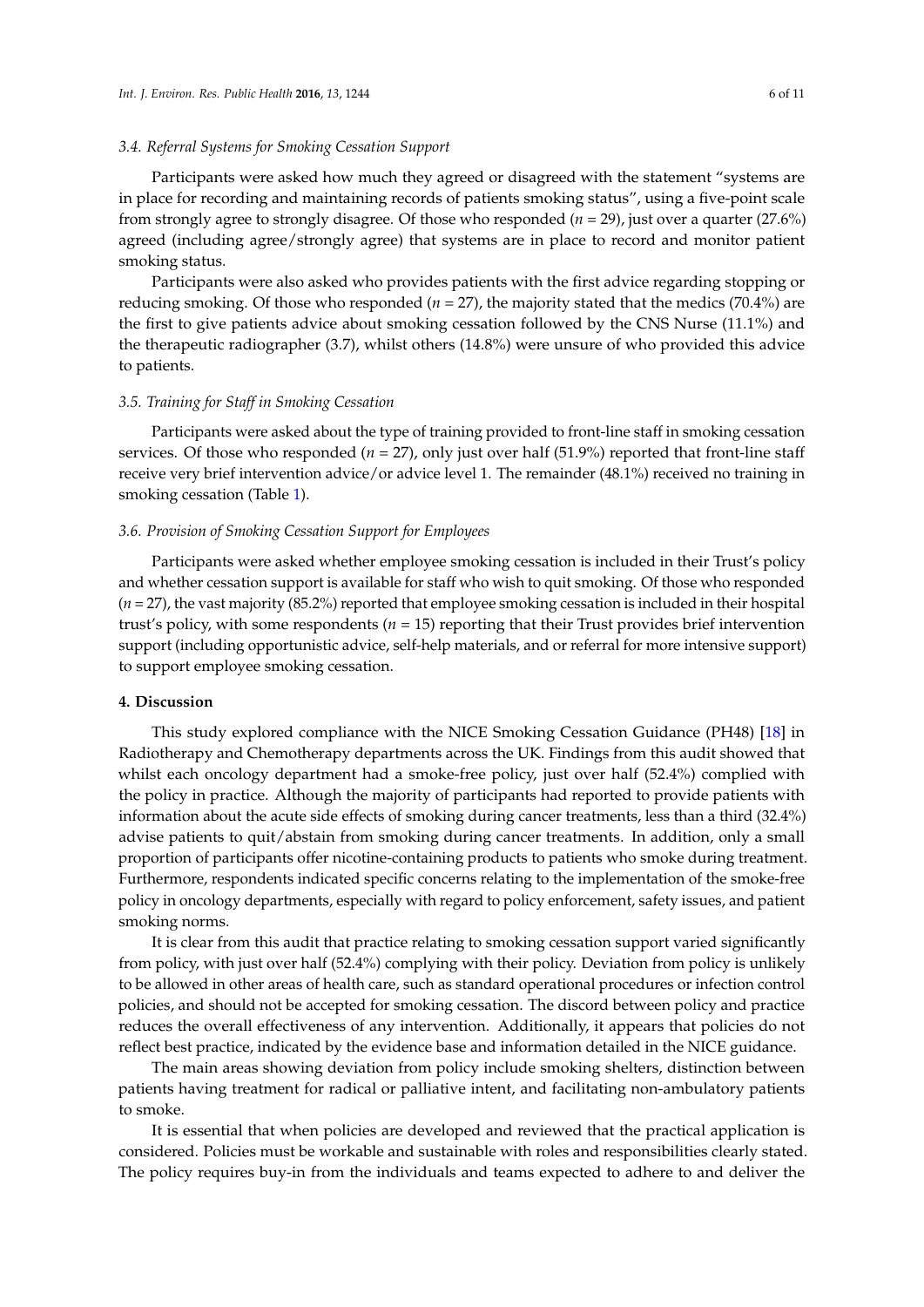policies, and the policy must be appropriately resourced by the organisation. For many trusts, the introduction of smoke-free policies started off positively, then later lost momentum.

Delivering smoking cessation messages needs to be done tactfully, with empathy in a non-judgmental manner. This is perhaps especially critical when considering patients with a cancer diagnosis. It is also important to realise that the life event of a cancer diagnosis has the potential to be a pivotal moment in an individual's or family's smoking behaviour. This "teachable moment" should not be wasted due to health professionals feeling uncomfortable or not competent to discuss and deal with the issue. Less than a third (31.6%) revisited a patient's smoking status during treatment. Pattinson and Jessop [\[31\]](#page-10-12) identified lack of knowledge or confidence as the significant barrier rather than a previous negative experience. Almost half (48.1%) of staff had no smoking cessation training. In this study, nurses were the main providers of smoking cessation advice and information (56.3%), followed by therapeutic radiographers (32%). The drive for Allied Health Professional (AHP) involvement in public health is a current priority of Public Health England (PHE) [\[32\]](#page-10-13). The developed strategy [\[33\]](#page-10-14) seeks to build the capacity, impact and profile of AHPs in public health, with a key aim of equipping practitioners with the skills, knowledge and initiatives to promote the health and wellbeing of individuals. A recent study highlights that AHP's are willing to accept this role, with over 86% of participants recognising that the prevention of ill health should be part of their role [\[34\]](#page-10-15). However, a separate study identified that only 35% of oncologists agreed they had the skills and expertise to deliver smoking cessation advice [\[35\]](#page-10-16). This is concordant with a sample of UK therapy radiographers, where 40% stated that they would be confident in delivering smoking cessation advice and interventions [\[31\]](#page-10-12). This study identifies that practitioners have concerns regarding offending patients and potentially compromising the therapeutic relationship. Similar practitioner perceptions have been reported by Pattinson and Jessop [\[31\]](#page-10-12). It is important that professionals are effectively trained in brief advice interventions and feel confident in using these techniques. Part of the role as a health professional is to provide patients with the best possible health care, and negating to provide smoking cessation advice and intervention, regardless of benevolent intention, contravenes this.

The reduced effectiveness of treatment in patients who continue to smoke, if communicated, was mainly communicated verbally (96%). The verbal message was supported by written information in less than a third of respondents. Given that the patient's understanding may be compromised by anxiety, coupled with a lot of information, it is considered good practice to provide the message in multiple formats. Patients were informed of the increased acute side effects (97.3%) and the reduced effectiveness of treatment (86.5%) if they continued to smoke. Less than a third (31.6%) revisited smoking status during treatment, despite the fractionated nature of radiotherapy and chemotherapy lending itself to such an approach. Consistent repetition of the message throughout patients' treatment with dialogue invited the patient to "check back" that they understand the message—in an emphatic approach.

The section relating to pharmaceutical interventions had a significantly lower response rate relevant to other sections. This indicates that smoking cessation services would benefit from a multidisciplinary approach to design and delivery.

Careful consideration needs to be given to the emerging evidence for the role of e-cigarettes as part of a harm reduction strategy. This is currently a live and controversial discussion, and a full analysis is beyond the scope of this paper. Some headliners for consideration are provided as follows:

E-cigarettes are regulated in the UK under the Tobacco and Related Products Regulations [\[36\]](#page-10-17), bringing tighter standards of safety and quality, and further restrictions on advertising and promotion. Manufacturers of e-cigarettes are required to conform to new safety standards, including specifying the ingredients used in their product and limiting the size of tanks and refills. While e-cigarettes are not currently available as licensed medicines, it is expected that products will come onto the market that can be prescribed on the NHS by General Practitioners and other health care professionals alongside other stop-smoking medicines once they are regulated as medicines [\[37\]](#page-10-18). Some resistance exists from smoking cessation personnel, with over half stating they would not recommend e-cigarettes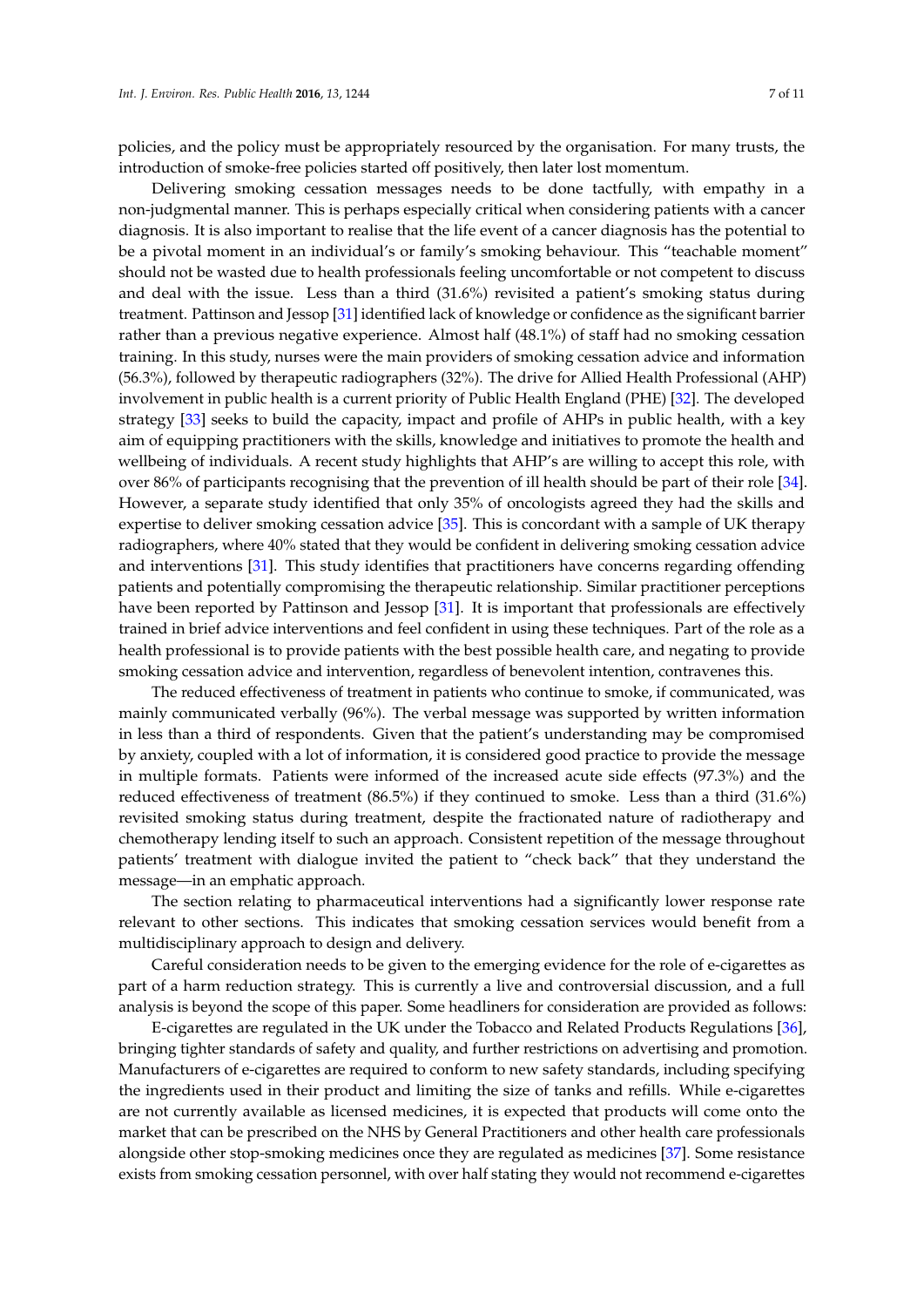to clients [\[38\]](#page-11-0). Although this may be a moot point, as practitioner–client interactions are driven by the client's agenda and patients are using e-cigarettes now. Around 2.6 million adults in the UK use e-cigarettes [\[39\]](#page-11-1), making it the most popular smoking cessation approach in England [\[40\]](#page-11-2). Therefore, clear guidance is required for practitioners.

It is essential that patients motivated to stop smoking are not inadvertently directed towards a harm reduction approach, missing the opportunity for cessation support, as the evidence base indicates a quit attempt as best practice [\[41\]](#page-11-3). Stopping smoking, abstinence, or use of NRT sit on a spectrum, as does the use of smokeless products or vaping. The health community has previously been cautious to engage with the tobacco industry to develop "safer" products containing nicotine or tobacco. Reluctance and concern remains, although there is now an increasing evidence base [\[37,](#page-10-18)[42](#page-11-4)[–47\]](#page-11-5) that vaping devices are a valuable tool in a multi-facetted approach to smoking cessation and harm reduction.

It is important to have a fully congruent message on smoke-free sites; the signage and literature stating smoke-free trust can be undermined by the presence of cigarette butts on the floor or smoking furniture such as ash trays on top of bins. Some may see the acceptance of e-cigarettes as a blurred line, and this will need to be managed. Elements of the "broken window" theory [\[46\]](#page-11-6), more commonly employed in criminology, may apply. Trusts need to establish and maintain that the expectation, reality, and norm is that it is a smoke-free site. This has been achieved, albeit with the considerable benefit of law and legislation, in the aviation industry. People do not smoke on long-haul flights as they know they cannot.

## **5. Limitations of Study**

Questions in the survey suffered from varying amounts of non-responses. The section relating to pharmaceutical interventions had a significantly lower response rate relevant to other sections. This could be related to the fact that the questionnaire was sent to heads of radiotherapy departments, who were asked to forward it to an appropriate person responsible for smoking cessation within the trust. This indicates that smoking cessation services would benefit from a multidisciplinary approach to design and delivery. The survey was also only sent to a targeted audience of department managers, which may have introduced some bias if managers tried to put their departments in a more positive light. However, the high proportion of less positive responses suggests that this was not extensive.

## **6. Conclusions**

This audit highlights that compliance with NICE smoking cessation guidance varies significantly between trusts. While beacons of good compliance with guidance exist, a number of trusts have adopted a pick-and-mix approach to the guidance that has been identified in this study.

Recommendations for future implementation and compliance to the NICE guidance include:

- A greater commitment from all trusts to fully comply with the smoke-free guidance and adhere to their policies. A key element of achieving this will be clear and consistent information and advice to patients about the benefits of quitting smoking or abstaining from smoking during their cancer treatment.
- A successful quit attempt or absence will be better supported by offering a full range of NRT products beyond transdermal patches. Practitioners should have access to other delivery methods such as quick mist sprays and inhalators that are quick acting pharmacotherapies via Patient Group Directive or as non-medical prescribers as well as access to non-nicotine-containing pharmaceuticals such as varenicline and bupropion.
- The creation of specific e-cigarette/vaping policies that make a distinction between conventional cigarettes and electronic devices.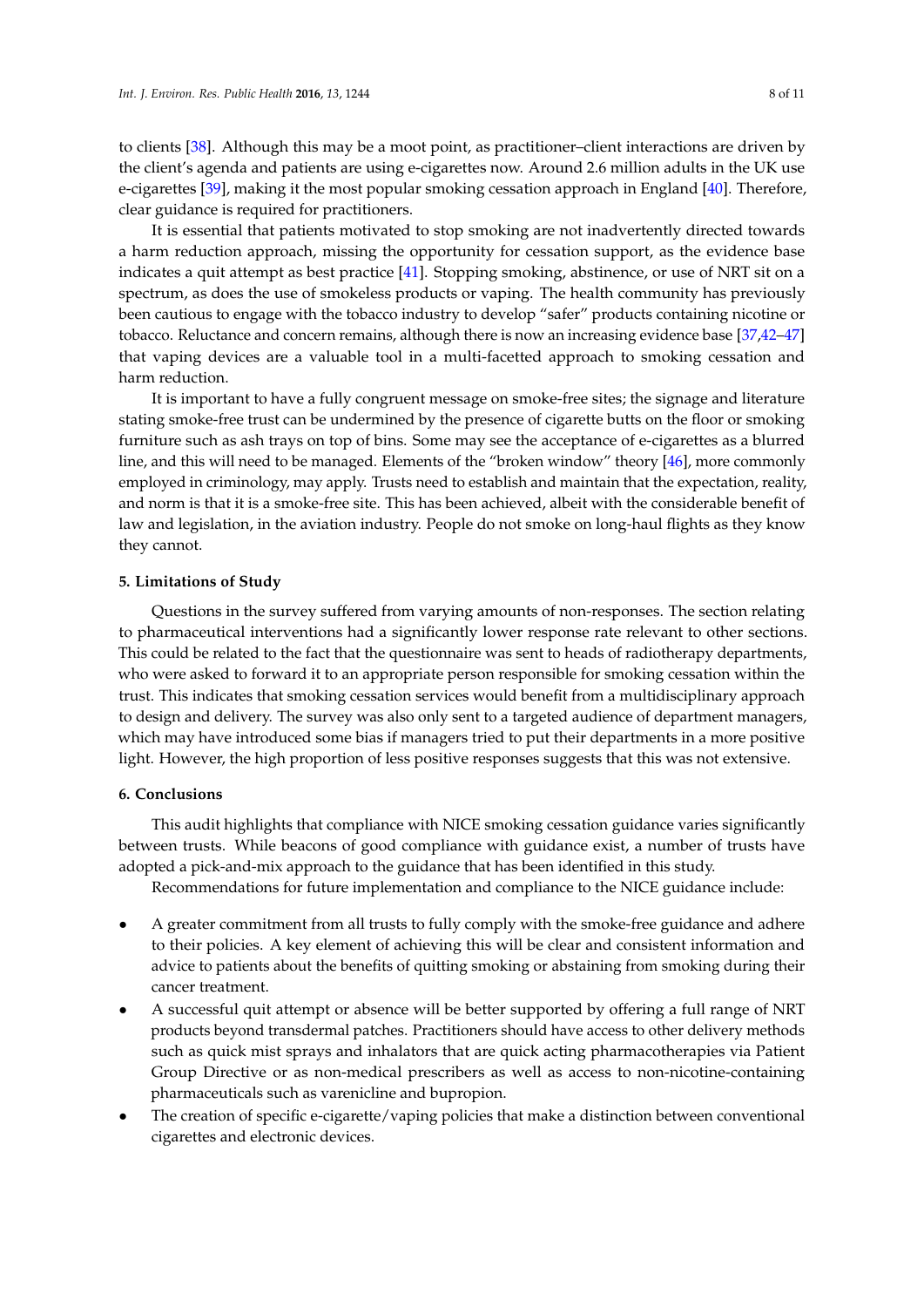- Practitioners and organisations have a responsibility to access free, and at the point of delivery, smoking cessation training delivered by the National Centre for Smoking Cessation training that includes all staff, from strategic management to non-clinical.
- A consistent electronic process and system for recording and monitoring smoking status and making referrals. It is essential that referrals are quick and easy to make and that progress and outcomes in each clinical area/department are monitored.
- Strong leadership and management to ensure secondary care premises (including grounds and vehicles) remain smoke-free.

**Acknowledgments:** The Clatterbridge Cancer Centre NHS FT provided support to allow this work. Liverpool John Moores University covered the costs to publish in open access. Thank you to those individuals who participated in the research study.

**Author Contributions:** Daniel Hutton and Rebecca Mellor conceived and designed the study; Daniel Hutton performed the study; Ivan Gee, Ciara McGee and Daniel Hutton analyzed the data; Daniel Hutton, Ivan Gee, Ciara McGee and Rebecca Mellor wrote the paper.

**Conflicts of Interest:** The authors declare no conflict of interest.

## **References**

- <span id="page-9-0"></span>1. Health and Social Care Information Centre, Statistics on Smoking. Available online: [http://content.digital.](http://content.digital.nhs.uk/catalogue/PUB20781/stat-smok-eng-2016-rep.pdf) [nhs.uk/catalogue/PUB20781/stat-smok-eng-2016-rep.pdf](http://content.digital.nhs.uk/catalogue/PUB20781/stat-smok-eng-2016-rep.pdf) (accessed on 27 October 2016).
- <span id="page-9-1"></span>2. Smoking Prevalence of Christie Patients. Available online: [http://www.christie.nhs.uk/media/1588/](http://www.christie.nhs.uk/media/1588/clincaloutcomesunitreport_smoking_march2015.pdf) [clincaloutcomesunitreport\\_smoking\\_march2015.pdf](http://www.christie.nhs.uk/media/1588/clincaloutcomesunitreport_smoking_march2015.pdf) (accessed on 27 October 2016).
- <span id="page-9-2"></span>3. Cancer Researh UK. Available online: [http://www.cancerresearchuk.org/health-professional/cancer](http://www.cancerresearchuk.org/health-professional/cancer-statistics/risk/preventable-cancers)[statistics/risk/preventable-cancers](http://www.cancerresearchuk.org/health-professional/cancer-statistics/risk/preventable-cancers) (accessed on 29 October 2016).
- <span id="page-9-3"></span>4. Parkin, D.M.; Boyd, L.; Walker, L.C. The fraction of cancer attributable to lifestyle and environmental factors in the UK in 2010. *J. Cancer* **2011**, *105*, S77–S81. [\[CrossRef\]](http://dx.doi.org/10.1038/bjc.2011.489) [\[PubMed\]](http://www.ncbi.nlm.nih.gov/pubmed/22158327)
- <span id="page-9-4"></span>5. Eriksen, M.; Mackay, J.; Ross, H. *The Tobacco Atlas*, 4th ed.; American Cancer Society: Atlanta, GA, USA, 2012.
- <span id="page-9-5"></span>6. NHS 5 Year Forward View. Available online: [https://www.england.nhs.uk/wp-content/uploads/2014/10/](https://www.england.nhs.uk/wp-content/uploads/2014/10/5yfv-web.pdf) [5yfv-web.pdf](https://www.england.nhs.uk/wp-content/uploads/2014/10/5yfv-web.pdf) (accessed on 27 October 2016).
- <span id="page-9-6"></span>7. Achieving World Class Cancer Outcomes Strategy for England (2015–2020). Available online: [https://www.](https://www.england.nhs.uk/wp-content/uploads/2016/05/cancer-strategy.pdf) [england.nhs.uk/wp-content/uploads/2016/05/cancer-strategy.pdf](https://www.england.nhs.uk/wp-content/uploads/2016/05/cancer-strategy.pdf) (accessed on 29 October 2016).
- <span id="page-9-7"></span>8. Smoking and Cancer. Available online: [http://ash.org.uk/files/documents/ASH\\_109.pdf](http://ash.org.uk/files/documents/ASH_109.pdf) (assessed on 11 June 2016).
- <span id="page-9-8"></span>9. Parrott, S.; Godfrey, C.; Raw, M.; West, R.; McNeill, A. Guidance for commissioners on the cost effectiveness of smoking cessation interventions. *Thorax* **1998**, *53*, AS1–AS38.
- <span id="page-9-9"></span>10. Tengs, T.O.; Adams, M.E.; Pliskin, J.S.; Safran, D.G.; Siegel, J.E.; Weinstein, M.C.; Graham, J.D. Risk Analysis, 500 lifesaving interventions and their cost-effectiveness. *Risk Anal.* **1995**, *15*, 369–390. [\[CrossRef\]](http://dx.doi.org/10.1111/j.1539-6924.1995.tb00330.x) [\[PubMed\]](http://www.ncbi.nlm.nih.gov/pubmed/7604170)
- <span id="page-9-10"></span>11. National Institute for Health and Clinical Excellence (NICE). *Brief Interventions and Referral for Smoking Cessation in Primary Care and Other Settings*; NICE: London, UK, 2006.
- <span id="page-9-11"></span>12. The Health Act 2006. Available online: [http://www.legislation.gov.uk/ukpga/2006/28/pdfs/ukpga\\_](http://www.legislation.gov.uk/ukpga/2006/28/pdfs/ukpga_20060028_en.pdf) [20060028\\_en.pdf](http://www.legislation.gov.uk/ukpga/2006/28/pdfs/ukpga_20060028_en.pdf) (accessed on 11 June 2016).
- <span id="page-9-12"></span>13. Barriers & Facilitators for Smokefree Strategies and Interventions in Secondary Care. Available online: [https://www.nice.org.uk/guidance/ph48/evidence/review-7-barriers-facilitators-for-smokefree](https://www.nice.org.uk/guidance/ph48/evidence/review-7-barriers-facilitators-for-smokefree-strategies-and-interventions-in-secondary-care-15493010004)[strategies-and-interventions-in-secondary-care-15493010004](https://www.nice.org.uk/guidance/ph48/evidence/review-7-barriers-facilitators-for-smokefree-strategies-and-interventions-in-secondary-care-15493010004) (accessed on 29 October 2016).
- <span id="page-9-13"></span>14. White Paper Healthy Lives Healthy People. Available online: [https://www.gov.uk/government/uploads/](https://www.gov.uk/government/uploads/system/uploads/attachment_data/file/216096/dh_127424.pdf) [system/uploads/attachment\\_data/file/216096/dh\\_127424.pdf](https://www.gov.uk/government/uploads/system/uploads/attachment_data/file/216096/dh_127424.pdf) (accessed on 29 October 2016).
- <span id="page-9-14"></span>15. Lawn, S.; Campion, J. Achieving Smoke-Free Mental Health Services: Lessons from the Past Decade of Implementation Research. *Int. J. Environ. Res. Public Health* **2013**, *10*, 4224–4244. [\[CrossRef\]](http://dx.doi.org/10.3390/ijerph10094224) [\[PubMed\]](http://www.ncbi.nlm.nih.gov/pubmed/24025397)
- <span id="page-9-15"></span>16. Ratschen, E.; Britton, J.; McNeill, A. Implementation of smoke-free policies in mental health in-patient settings in England. *Br. J. Psychiatry* **2009**, *194*, 547–551. [\[CrossRef\]](http://dx.doi.org/10.1192/bjp.bp.108.051052) [\[PubMed\]](http://www.ncbi.nlm.nih.gov/pubmed/19478296)
- <span id="page-9-16"></span>17. Shipley, M.; Allcock, R. Achieving a smoke-free hospital: Reported enforcement of smoke-free regulations by NHS health care staff. *J. Public Health* **2008**, *30*, 2–7. [\[CrossRef\]](http://dx.doi.org/10.1093/pubmed/fdn004) [\[PubMed\]](http://www.ncbi.nlm.nih.gov/pubmed/18292178)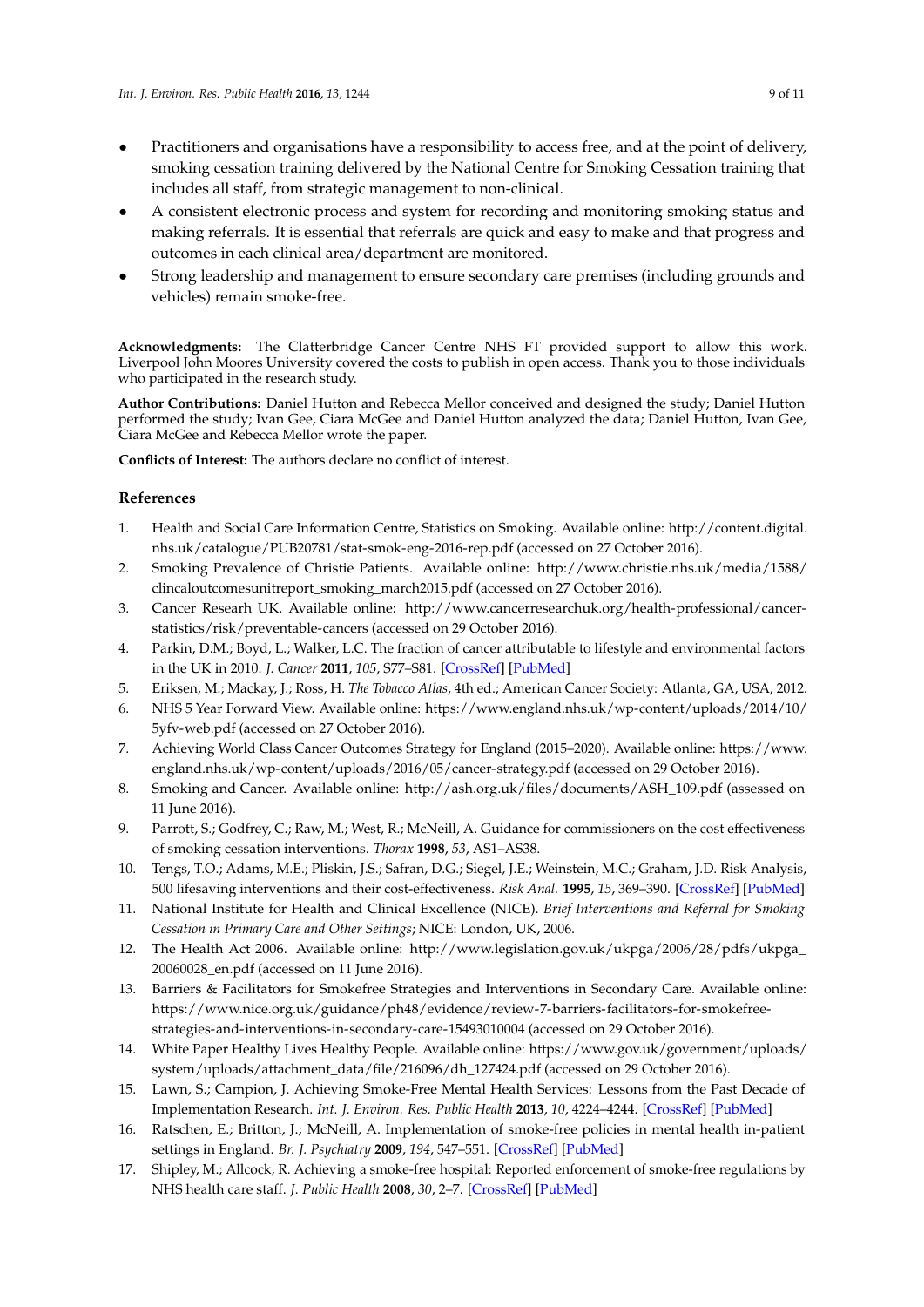- <span id="page-10-0"></span>18. NICE Guidance PH48. Available online: <https://www.nice.org.uk/guidance/ph48> (accessed on 11 June 2016).
- <span id="page-10-1"></span>19. Murray, R.L.; Leonardi-Bee, J.; Marsh, J.; Jayes, L.; Li, J.; Parrott, S.; Britton, J. Systematic identification and treatment of smokers by hospital based cessation practitioners in a secondary care setting: Cluster randomised controlled trial. *BMJ* **2013**, *347*, f4004. [\[CrossRef\]](http://dx.doi.org/10.1136/bmj.f4004) [\[PubMed\]](http://www.ncbi.nlm.nih.gov/pubmed/23836616)
- <span id="page-10-2"></span>20. Healthy Converstations and the Allied Health Professionals. Available online: [https://www.rsph.](https://www.rsph.org.uk/resourceLibrary/healthy-conversations-and-the-allied-health-professionals.html) [org.uk/resourceLibrary/healthy-conversations-and-the-allied-health-professionals.html](https://www.rsph.org.uk/resourceLibrary/healthy-conversations-and-the-allied-health-professionals.html) (accessed on 29 October 2016).
- <span id="page-10-3"></span>21. NICE PH1, Brief Interventions and Referrals. 2006. Available online: [https://www.nice.org.uk/guidance/](https://www.nice.org.uk/guidance/ph1?unlid=93832449620162193023) [ph1?unlid=93832449620162193023](https://www.nice.org.uk/guidance/ph1?unlid=93832449620162193023) (accessed on 29 October 2016).
- <span id="page-10-4"></span>22. West, R. Getting Serious about Stopping Smoking: A Report for No Smoking Day. 1997. Available online: <https://www.nosmokingday.org.uk/corporate/publications.htm> (accessed on 11 June 2016).
- <span id="page-10-5"></span>23. Duffy, S.A.; Khan, M.J.; Ronis, D.L.; Fowler, K.E.; Gruber, S.B.; Wolf, G.T.; Terrell, J.E. Health behaviors of head and neck cancer patients the first year after diagnosis. *Head Neck* **2008**, *30*, 93–102. [\[CrossRef\]](http://dx.doi.org/10.1002/hed.20665) [\[PubMed\]](http://www.ncbi.nlm.nih.gov/pubmed/17685451)
- 24. Sardari, N.P.; Weyler, J.; Colpaert, C.; Vermeulen, P.; Van Marck, E.; Van Schil, P. Prognostic value of smoking status in operated non-small cell lung cancer. *Lung Cancer* **2005**, *47*, 351–359. [\[CrossRef\]](http://dx.doi.org/10.1016/j.lungcan.2004.08.011) [\[PubMed\]](http://www.ncbi.nlm.nih.gov/pubmed/15713518)
- <span id="page-10-6"></span>25. Cataldo, J.K.; Sarita, D.; Jodi, J. Prochaska Smoking cessation: An integral part of lung cancer treatment. *Oncology* **2010**, *78*, 289–301. [\[CrossRef\]](http://dx.doi.org/10.1159/000319937) [\[PubMed\]](http://www.ncbi.nlm.nih.gov/pubmed/20699622)
- <span id="page-10-7"></span>26. Warren, G.; Sobas, S.; Gritz, E.R. The biological and clinical effects of smoking by patients with cancer. *Lancet Oncol.* **2015**, *15*, e568–e580. [\[CrossRef\]](http://dx.doi.org/10.1016/S1470-2045(14)70266-9)
- <span id="page-10-8"></span>27. Sharp, L.; Johansson, H.; Hatschek, T.; Bergenmar, M. Smoking as a risk factor for severe skin reaction due to radiotherapy for breast cancer. *Breast* **2013**, *22*, 634–638. [\[CrossRef\]](http://dx.doi.org/10.1016/j.breast.2013.07.047) [\[PubMed\]](http://www.ncbi.nlm.nih.gov/pubmed/23953136)
- <span id="page-10-9"></span>28. Chen, A.M.; Chen, L.M.; Vaughan, A.; Sreeraman, R.; Farwell, D.G.; Luu, Q.; Lau, D.H.; Stuart, K.; Purdy, J.A.; Vijayakumar, S. Tobacco smoking during radiation therapy for head and neck cancer. *Int. J. Radiat. Oncol. Biol. Phys.* **2011**. [\[CrossRef\]](http://dx.doi.org/10.1016/j.ijrobp.2009.10.050)
- <span id="page-10-10"></span>29. Khuri, F.R.; Lee, J.J.; Lippman, S.M.; Kim, E.S.; Cooper, J.S.; Benner, S.E.; Winn, R.; Pajak, T.F.; Williams, B.; Shenouda, G.; et al. Randomized phase III trial of low-dose isotretinoin for prevention of second primary tumors in stage I and II head and neck cancer patients. *J. Natl. Cancer Inst.* **2006**, *98*, 441–450. [\[CrossRef\]](http://dx.doi.org/10.1093/jnci/djj091) [\[PubMed\]](http://www.ncbi.nlm.nih.gov/pubmed/16595780)
- <span id="page-10-11"></span>30. Maxwell, J.H.; Kumar, B.; Feng, F.Y.; Worden, F.P.; Lee, J.S.; Eisbruch, A.; Wolf, G.T.; Prince, M.E.; Moyer, J.S.; Teknos, T.N.; et al. Tobacco use in human papillomavirus–positive advanced oropharynx cancer patients related to increased risk of distant metastases and tumor recurrence. *Clin. Cancer Res.* **2010**, *16*, 1226–1235. [\[CrossRef\]](http://dx.doi.org/10.1158/1078-0432.CCR-09-2350) [\[PubMed\]](http://www.ncbi.nlm.nih.gov/pubmed/20145161)
- <span id="page-10-12"></span>31. Pattinson, L.; Jessop, A. The delivery of health improvement information during radiotherapy treatment: A survey of UK therapy radiographers. *J. Radiother. Pract.* **2016**, *15*, 114–130. [\[CrossRef\]](http://dx.doi.org/10.1017/S146039691600011X)
- <span id="page-10-13"></span>32. Public Health England. Who We Are and What We Do. Annual Plan 15/16. Available online: [https://www.gov.uk/government/uploads/system/uploads/attachment\\_data/file/452328/Annual\\_](https://www.gov.uk/government/uploads/system/uploads/attachment_data/file/452328/Annual_plan_2015-_Aug7-web.pdf) [plan\\_2015-\\_Aug7-web.pdf](https://www.gov.uk/government/uploads/system/uploads/attachment_data/file/452328/Annual_plan_2015-_Aug7-web.pdf) (accessed on 29 October 2016).
- <span id="page-10-14"></span>33. Allied Health Professionals Federation and Public Health England. Strategy to Develop the Capacity, Impact and Profile of Allied Health Professions in Public Health 2015–2018. Available online: [http://www.ahpf.org.](http://www.ahpf.org.uk/files/AHP%20Public%20Health%20Strategy.pdf) [uk/files/AHP%20Public%20Health%20Strategy.pdf](http://www.ahpf.org.uk/files/AHP%20Public%20Health%20Strategy.pdf) (accessed on 11 June 2016).
- <span id="page-10-15"></span>34. Public Health England and the Royal Society of Public Health. Healthy Conversations and the Allied Health Professionals. Available online: [https://www.rsph.org.uk/resourceLibrary/healthy-conversations-and](https://www.rsph.org.uk/resourceLibrary/healthy-conversations-and-the-allied-health-professionals.html)[the-allied-health-professionals.html](https://www.rsph.org.uk/resourceLibrary/healthy-conversations-and-the-allied-health-professionals.html) (accessed on 11 June 2016).
- <span id="page-10-16"></span>35. Cubbin, S. Healthcare professionals' attitudes towards patients with cancer who smoke. *Cancer Nurs. Pract.* **2016**, *15*, 25–30. [\[CrossRef\]](http://dx.doi.org/10.7748/cnp.2016.e1323)
- <span id="page-10-17"></span>36. Tobacco and Related Products Regulations 2016. Available online: [http://www.legislation.gov.uk/uksi/](http://www.legislation.gov.uk/uksi/2016/507/pdfs/uksi_20160507_en.pdf) [2016/507/pdfs/uksi\\_20160507\\_en.pdf](http://www.legislation.gov.uk/uksi/2016/507/pdfs/uksi_20160507_en.pdf) (accessed on 29 October 2016).
- <span id="page-10-18"></span>37. Use of E-Cigarettes in Public Places and Workplaces—Advice to Inform Evidence-Based Policy Making. Available online: [https://www.gov.uk/government/uploads/system/uploads/attachment\\_](https://www.gov.uk/government/uploads/system/uploads/attachment_data/file/534586/PHE-advice-on-use-of-e-cigarettes-in-public-places-and-workplaces.PDF) [data/file/534586/PHE-advice-on-use-of-e-cigarettes-in-public-places-and-workplaces.PDF](https://www.gov.uk/government/uploads/system/uploads/attachment_data/file/534586/PHE-advice-on-use-of-e-cigarettes-in-public-places-and-workplaces.PDF) (accessed on 29 October 2016).